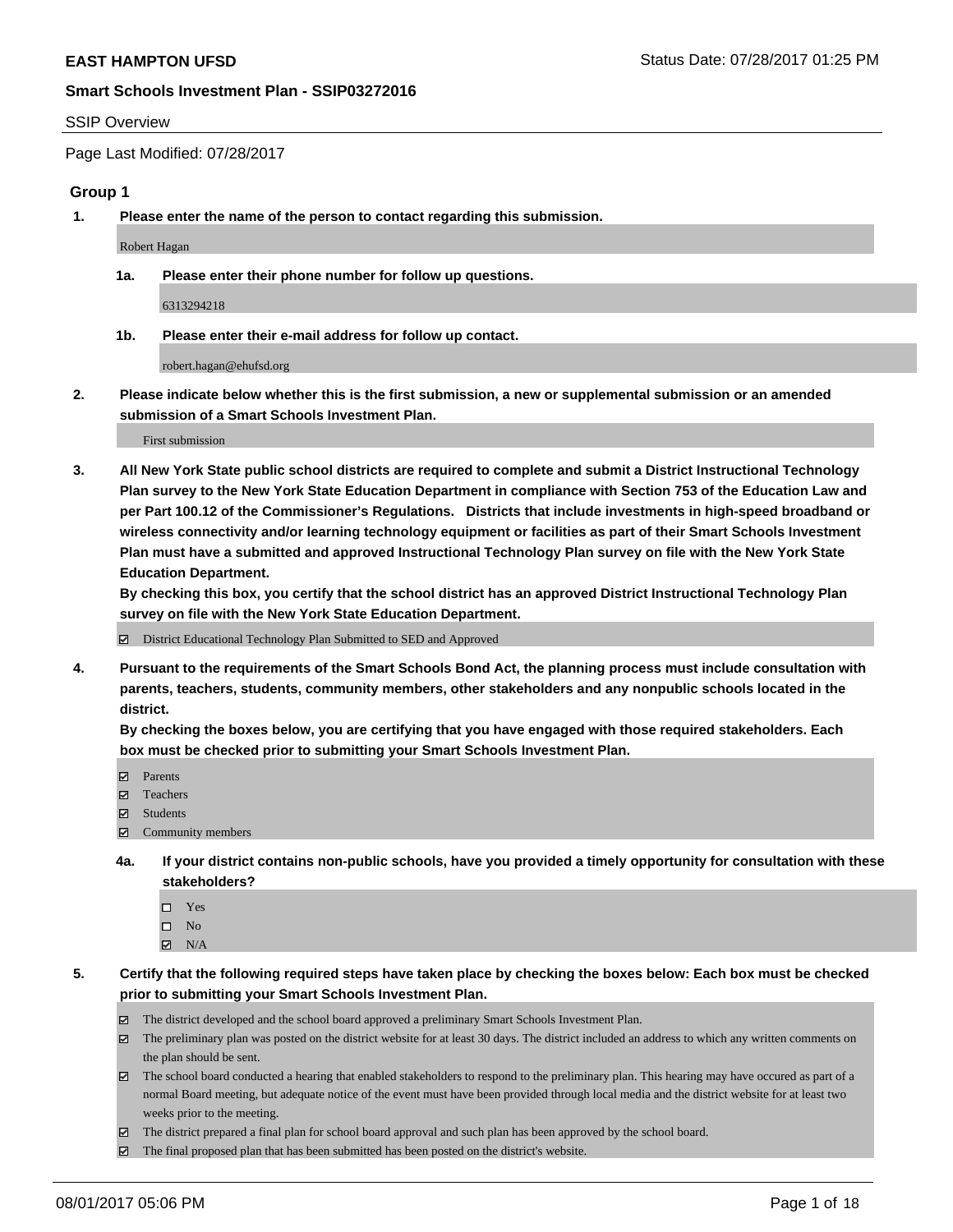## SSIP Overview

Page Last Modified: 07/28/2017

**5a. Please upload the proposed Smart Schools Investment Plan (SSIP) that was posted on the district's website, along with any supporting materials. Note that this should be different than your recently submitted Educational Technology Survey. The Final SSIP, as approved by the School Board, should also be posted on the website and remain there during the course of the projects contained therein.**

WirelessConnectivity.docx %281%29 (1).pdf

**5b. Enter the webpage address where the final Smart Schools Investment Plan is posted. The Plan should remain posted for the life of the included projects.**

www.easthamptonschools.org

**6. Please enter an estimate of the total number of students and staff that will benefit from this Smart Schools Investment Plan based on the cumulative projects submitted to date.**

400

**7. An LEA/School District may partner with one or more other LEA/School Districts to form a consortium to pool Smart Schools Bond Act funds for a project that meets all other Smart School Bond Act requirements. Each school district participating in the consortium will need to file an approved Smart Schools Investment Plan for the project and submit a signed Memorandum of Understanding that sets forth the details of the consortium including the roles of each respective district.**

 $\Box$  The district plans to participate in a consortium to partner with other school district(s) to implement a Smart Schools project.

**8. Please enter the name and 6-digit SED Code for each LEA/School District participating in the Consortium.**

| <b>Partner LEA/District</b> | <b>ISED BEDS Code</b> |
|-----------------------------|-----------------------|
| (No Response)               | (No Response)         |

**9. Please upload a signed Memorandum of Understanding with all of the participating Consortium partners.**

(No Response)

**10. Your district's Smart Schools Bond Act Allocation is:**

\$273,186

**11. Enter the budget sub-allocations by category that you are submitting for approval at this time. If you are not budgeting SSBA funds for a category, please enter 0 (zero.) If the value entered is \$0, you will not be required to complete that survey question.**

|                                       | Sub-           |
|---------------------------------------|----------------|
|                                       | Allocations    |
| <b>School Connectivity</b>            | 32,147         |
| Connectivity Projects for Communities | 0              |
| Classroom Technology                  | 0              |
| Pre-Kindergarten Classrooms           | $\mathbf 0$    |
| Replace Transportable Classrooms      | 0              |
| <b>High-Tech Security Features</b>    | $\overline{0}$ |
| Totals:                               | 32,147         |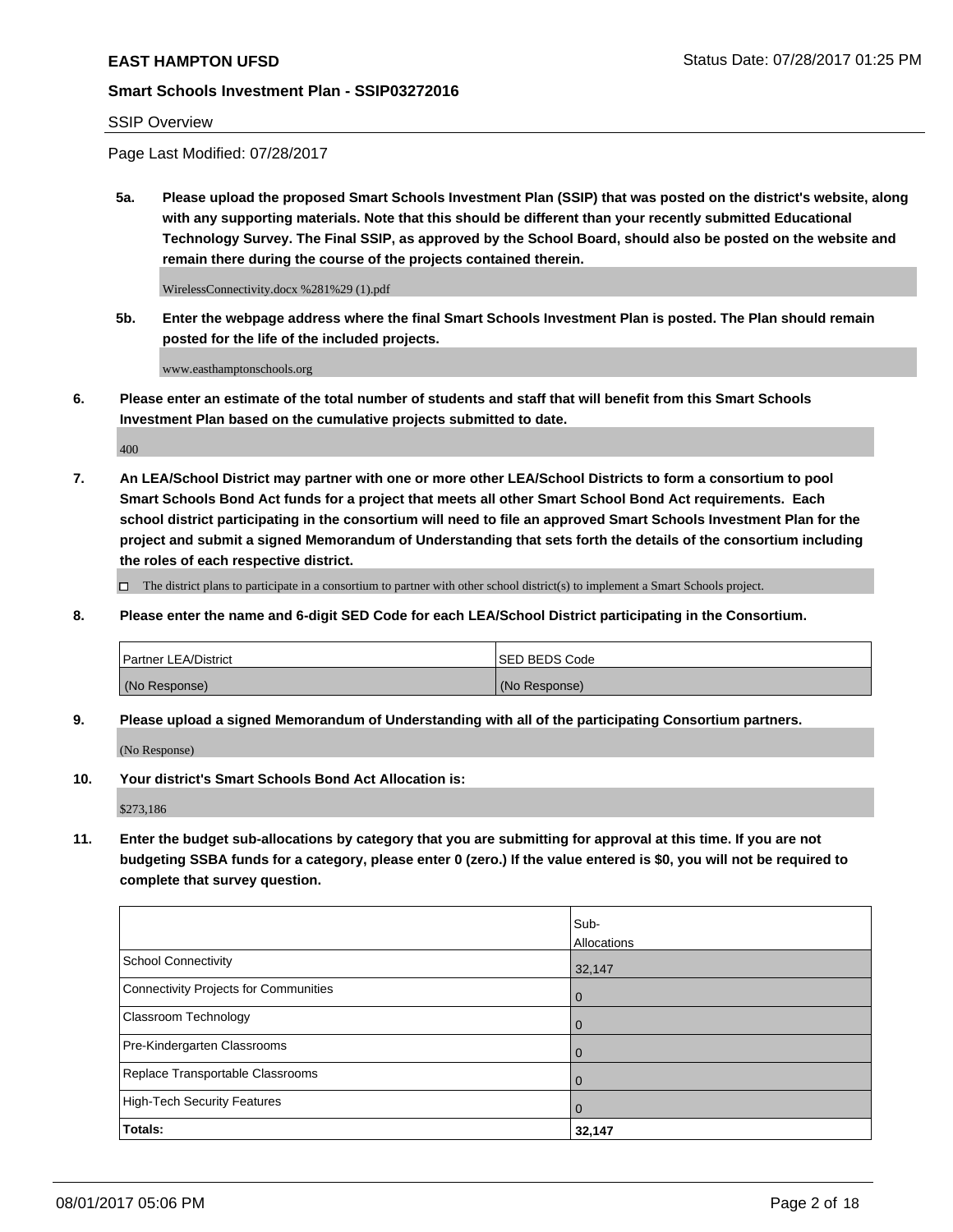## School Connectivity

Page Last Modified: 07/28/2017

# **Group 1**

- **1. In order for students and faculty to receive the maximum benefit from the technology made available under the Smart Schools Bond Act, their school buildings must possess sufficient connectivity infrastructure to ensure that devices can be used during the school day. Smart Schools Investment Plans must demonstrate that:**
	- **sufficient infrastructure that meets the Federal Communications Commission's 100 Mbps per 1,000 students standard currently exists in the buildings where new devices will be deployed, or**
	- **is a planned use of a portion of Smart Schools Bond Act funds, or**
	- **is under development through another funding source.**

**Smart Schools Bond Act funds used for technology infrastructure or classroom technology investments must increase the number of school buildings that meet or exceed the minimum speed standard of 100 Mbps per 1,000 students and staff within 12 months. This standard may be met on either a contracted 24/7 firm service or a "burstable" capability. If the standard is met under the burstable criteria, it must be:**

**1. Specifically codified in a service contract with a provider, and**

**2. Guaranteed to be available to all students and devices as needed, particularly during periods of high demand, such as computer-based testing (CBT) periods.**

**Please describe how your district already meets or is planning to meet this standard within 12 months of plan submission.**

Currently, the East Hampton School District exceeds the minimum speed standard of 100 Mbps per 1,000 students and staff. The current minimum speed standard is 300 Mbps per 1,880 students supplied by Optimum LightPath.

- **1a. If a district believes that it will be impossible to meet this standard within 12 months, it may apply for a waiver of this requirement, as described on the Smart Schools website. The waiver must be filed and approved by SED prior to submitting this survey.**
	- By checking this box, you are certifying that the school district has an approved waiver of this requirement on file with the New York State Education Department.
- **2. Connectivity Speed Calculator (Required)**

|                         | INumber of<br><b>Students</b> | Multiply by<br>100 Kbps | Divide by 1000   Current Speed<br>to Convert to<br>Required<br>Speed in Mb | lin Mb | Expected<br>Speed to be<br>Attained Within Required<br>12 Months | <b>Expected Date</b><br>When<br>Speed Will be<br>l Met |
|-------------------------|-------------------------------|-------------------------|----------------------------------------------------------------------------|--------|------------------------------------------------------------------|--------------------------------------------------------|
| <b>Calculated Speed</b> | 1.850                         | 185,000                 | 185Mb                                                                      | 300    | 300                                                              | currently<br>meets                                     |

**3. Describe how you intend to use Smart Schools Bond Act funds for high-speed broadband and/or wireless connectivity projects in school buildings.**

To purchase wireless access points in an effort to upgrade our wireless infrustructure.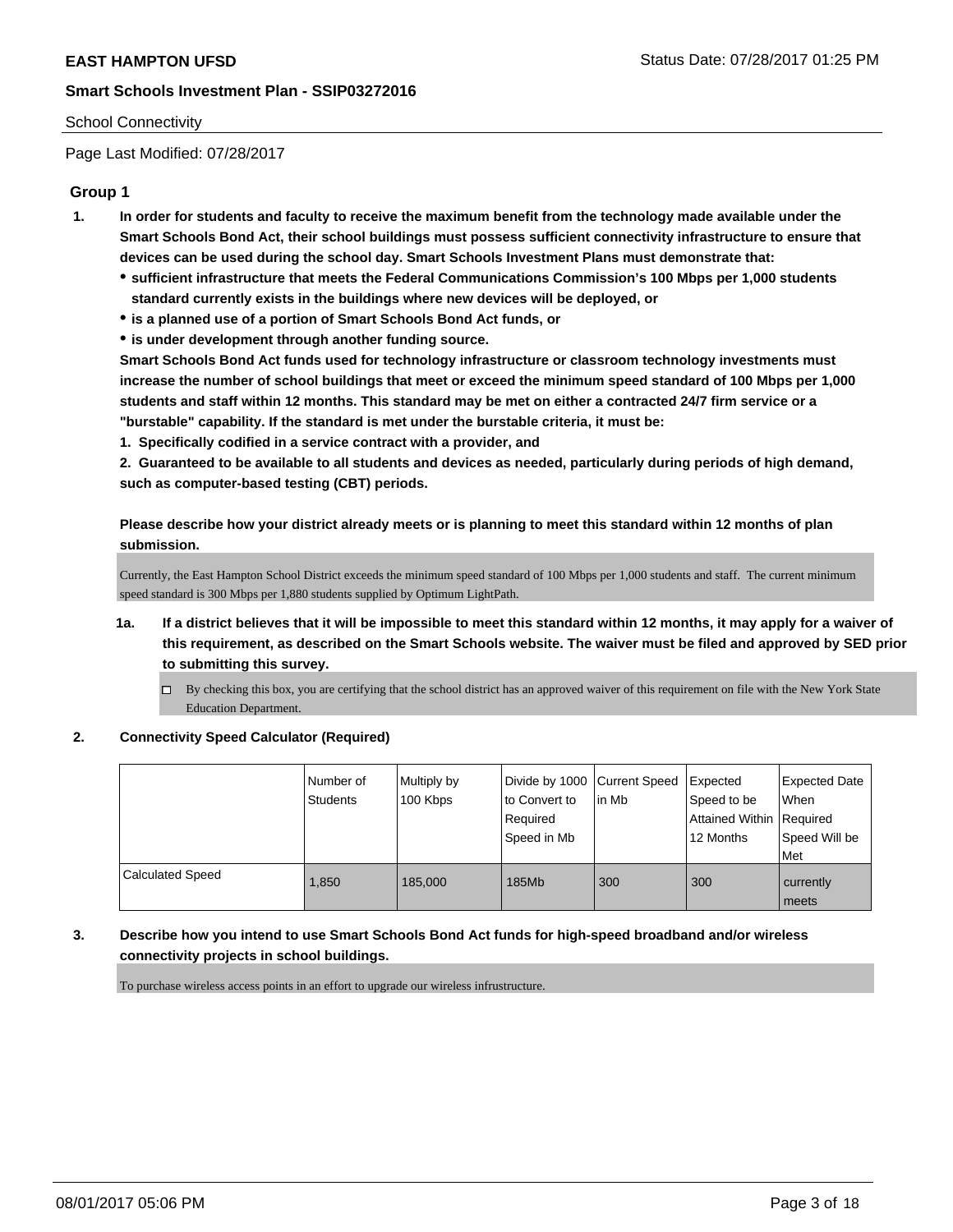#### School Connectivity

Page Last Modified: 07/28/2017

- **4. Describe the linkage between the district's District Instructional Technology Plan and the proposed projects. (There should be a link between your response to this question and your response to Question 1 in Part E. Curriculum and Instruction "What are the district's plans to use digital connectivity and technology to improve teaching and learning?)**
	- Provide anytime access to applications and data stores via the use of cloud computing technologies.
	- Provide district hosted educational video content and software applications for students, educators and administrative support staff.
	- Develop and maintain building specific Intranet to enhance the knowledge of instructional resources available to students and teachers
	- http://www.easthamptonschools.org/Assets/District\_Information/1516\_EastHamptonSchoolDistrictTechnologyPlan.pdf?t=635735900500530000
	- The access points will enable the East Hampton School District to provide students with the capability to utilize the 1:1 Chromebook initiative set for the Middle School.
- **5. If the district wishes to have students and staff access the Internet from wireless devices within the school building, or in close proximity to it, it must first ensure that it has a robust Wi-Fi network in place that has sufficient bandwidth to meet user demand.**

**Please describe how you have quantified this demand and how you plan to meet this demand.**

The East Hampton School District will have approximately 1500 wireless devices connecting daily. In order to meet the instructional needs, it is necessary to upgrade the wireless access points. 802.11 ac protocol which facilitators higher bandwidth speeds capable of managing more clients per access point.

**6. As indicated on Page 5 of the guidance, the Office of Facilities Planning will have to conduct a preliminary review of all capital projects, including connectivity projects.**

**Please indicate on a separate row each project number given to you by the Office of Facilities Planning.**

| Project Number        |  |
|-----------------------|--|
| 58-03-01-02-7-999-BA1 |  |

**7. Certain high-tech security and connectivity infrastructure projects may be eligible for an expedited review process as determined by the Office of Facilities Planning.**

**Was your project deemed eligible for streamlined review?**

Yes

**7a. Districts that choose the Streamlined Review Process will be required to certify that they have reviewed all installations with their licensed architect or engineer of record and provide that person's name and license number. The licensed professional must review the products and proposed method of installation prior to implementation and review the work during and after completion in order to affirm that the work was codecompliant, if requested.**

I certify that I have reviewed all installations with a licensed architect or engineer of record.

**8. Include the name and license number of the architect or engineer of record.**

| <sup>1</sup> Name | License Number |
|-------------------|----------------|
| Mike Guido        | 24838          |

**9. If you are submitting an allocation for School Connectivity complete this table. Note that the calculated Total at the bottom of the table must equal the Total allocation for this category that you entered in the SSIP Overview overall budget.**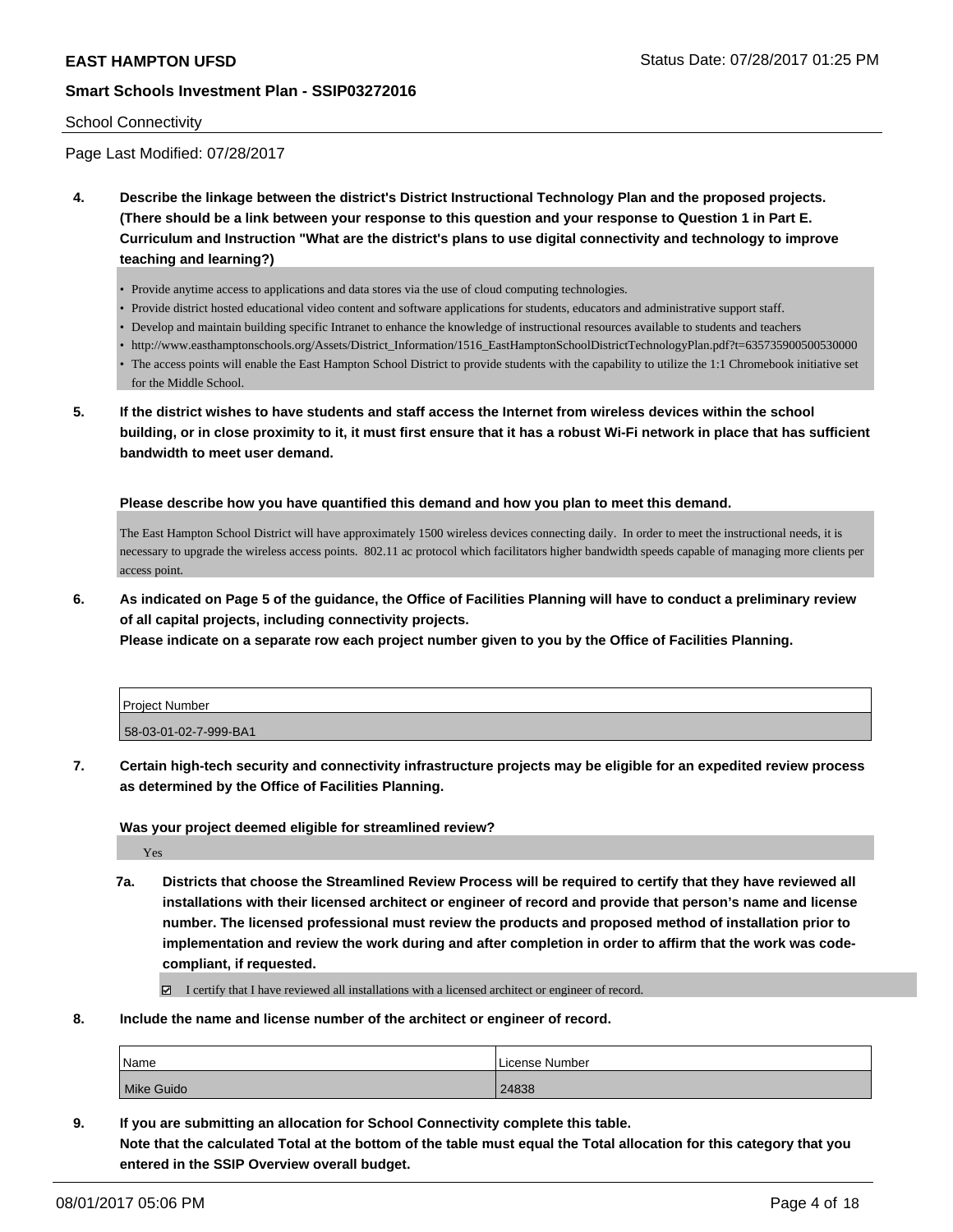School Connectivity

Page Last Modified: 07/28/2017

|                                            | Sub-<br>Allocation |
|--------------------------------------------|--------------------|
| Network/Access Costs                       | 32,147             |
| <b>Outside Plant Costs</b>                 | $\overline{0}$     |
| School Internal Connections and Components | $\overline{0}$     |
| <b>Professional Services</b>               | $\overline{0}$     |
| Testing                                    | $\overline{0}$     |
| Other Upfront Costs                        | $\mathbf{0}$       |
| <b>Other Costs</b>                         | $\overline{0}$     |
| Totals:                                    | 32,147             |

**10. Please detail the type, quantity, per unit cost and total cost of the eligible items under each sub-category. This is especially important for any expenditures listed under the "Other" category. All expenditures must be eligible for tax-exempt financing to be reimbursed through the SSBA. Sufficient detail must be provided so that we can verify this is the case. If you have any questions, please contact us directly through smartschools@nysed.gov. NOTE: Wireless Access Points should be included in this category, not under Classroom Educational Technology, except those that will be loaned/purchased for nonpublic schools.**

| Select the allowable expenditure<br>type.<br>Repeat to add another item under<br>each type. | Item to be purchased                                                                      | Quantity | Cost per Item | <b>Total Cost</b> |
|---------------------------------------------------------------------------------------------|-------------------------------------------------------------------------------------------|----------|---------------|-------------------|
| Network/Access Costs                                                                        | MR42-HW Meraki Mr42 Could<br>Manages AP                                                   | 30       | 648           | 19,452            |
| Network/Access Costs                                                                        | GLC-SX-MMD 1000Base-SX SFP<br>transceiver module, MMF, 850nm,<br><b>DOM</b>               | 3        | 295           | 885               |
| Network/Access Costs                                                                        | WS-C2960X-48FDPS-L Catalyst 2960-13<br>X 48 GigE PoE 740W, 4 x 1G SFP,<br><b>LAN Base</b> |          | 3,891         | 11,673            |
| Network/Access Costs                                                                        | SCMM-2M 2 meter M/M fiber patch<br>cords LC/SC                                            | 6        | 22            | 137               |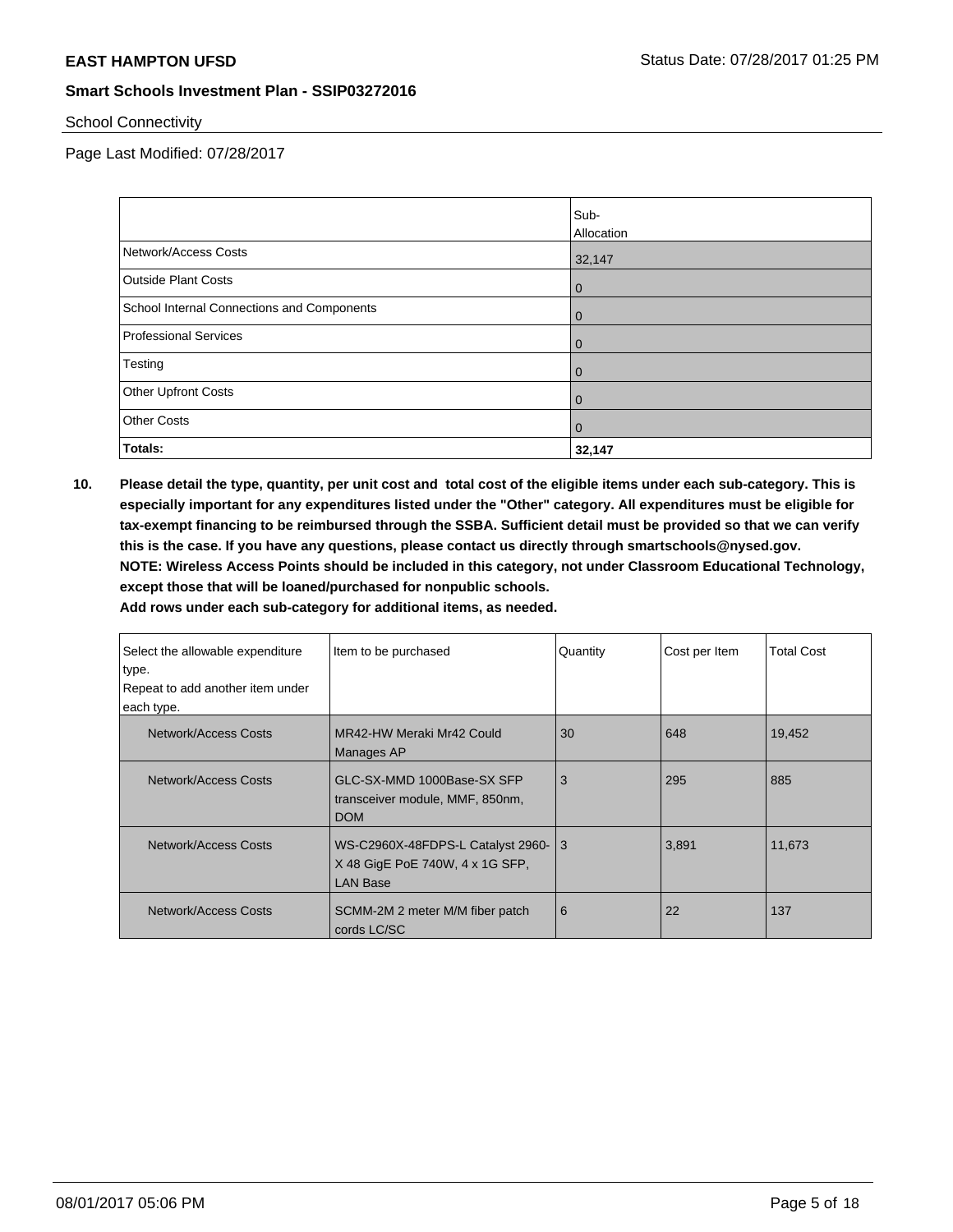Community Connectivity (Broadband and Wireless)

Page Last Modified: 07/28/2017

## **Group 1**

**1. Describe how you intend to use Smart Schools Bond Act funds for high-speed broadband and/or wireless connectivity projects in the community.**

(No Response)

**2. Please describe how the proposed project(s) will promote student achievement and increase student and/or staff access to the Internet in a manner that enhances student learning and/or instruction outside of the school day and/or school building.**

(No Response)

**3. Community connectivity projects must comply with all the necessary local building codes and regulations (building and related permits are not required prior to plan submission).**

 $\Box$  I certify that we will comply with all the necessary local building codes and regulations.

**4. Please describe the physical location of the proposed investment.**

(No Response)

**5. Please provide the initial list of partners participating in the Community Connectivity Broadband Project, along with their Federal Tax Identification (Employer Identification) number.**

| <b>Project Partners</b> | Federal ID#     |
|-------------------------|-----------------|
| (No Response)           | l (No Response) |

**6. If you are submitting an allocation for Community Connectivity, complete this table. Note that the calculated Total at the bottom of the table must equal the Total allocation for this category that you entered in the SSIP Overview overall budget.**

|                                    | Sub-Allocation |
|------------------------------------|----------------|
| Network/Access Costs               | (No Response)  |
| Outside Plant Costs                | (No Response)  |
| <b>Tower Costs</b>                 | (No Response)  |
| <b>Customer Premises Equipment</b> | (No Response)  |
| <b>Professional Services</b>       | (No Response)  |
| Testing                            | (No Response)  |
| <b>Other Upfront Costs</b>         | (No Response)  |
| <b>Other Costs</b>                 | (No Response)  |
| Totals:                            | 0              |

**7. Please detail the type, quantity, per unit cost and total cost of the eligible items under each sub-category. This is especially important for any expenditures listed under the "Other" category. All expenditures must be capital-bond eligible to be reimbursed through the SSBA. If you have any questions, please contact us directly through smartschools@nysed.gov.**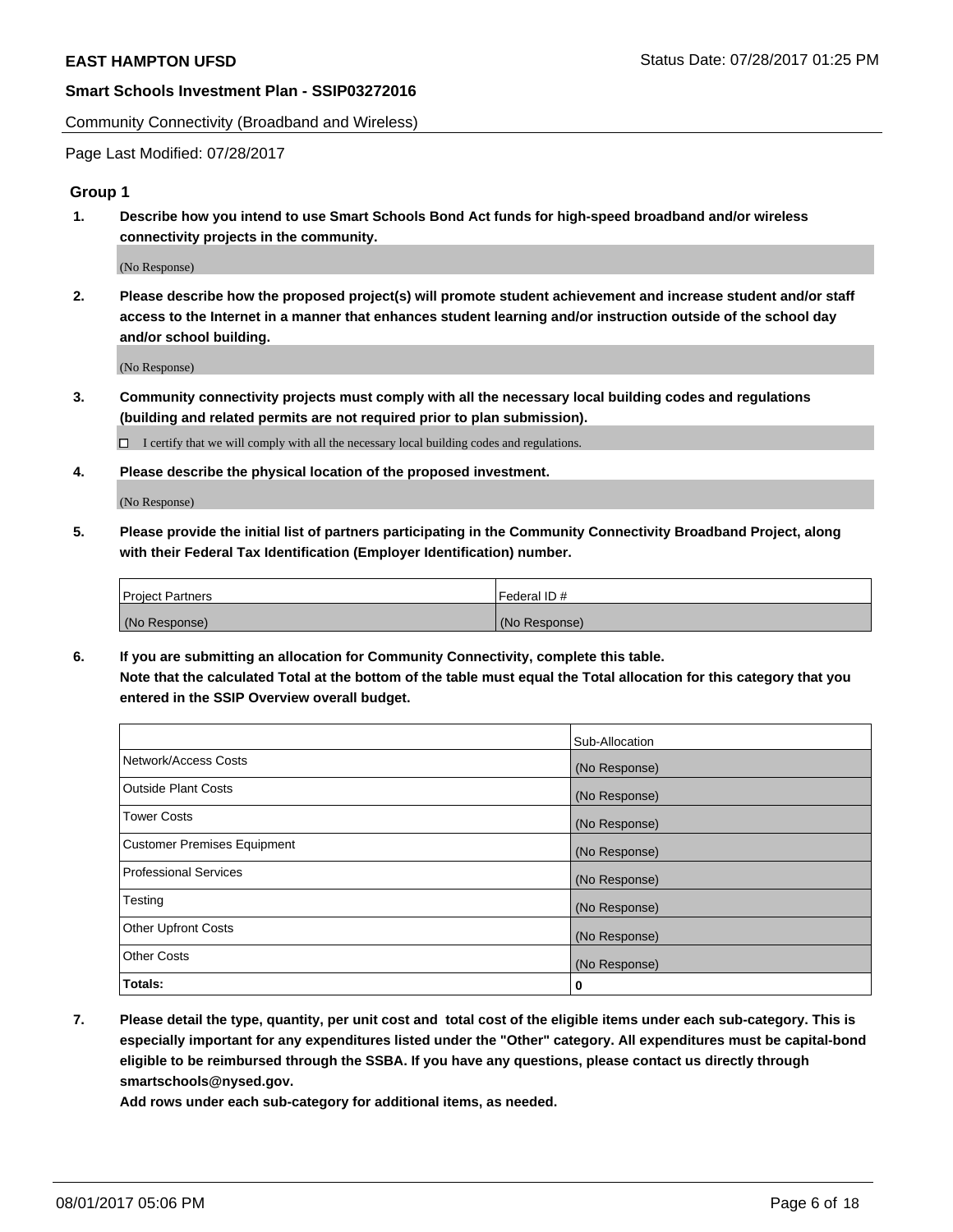Community Connectivity (Broadband and Wireless)

| Select the allowable expenditure | Item to be purchased | Quantity      | Cost per Item | <b>Total Cost</b> |
|----------------------------------|----------------------|---------------|---------------|-------------------|
| type.                            |                      |               |               |                   |
| Repeat to add another item under |                      |               |               |                   |
| each type.                       |                      |               |               |                   |
| (No Response)                    | (No Response)        | (No Response) | (No Response) | (No Response)     |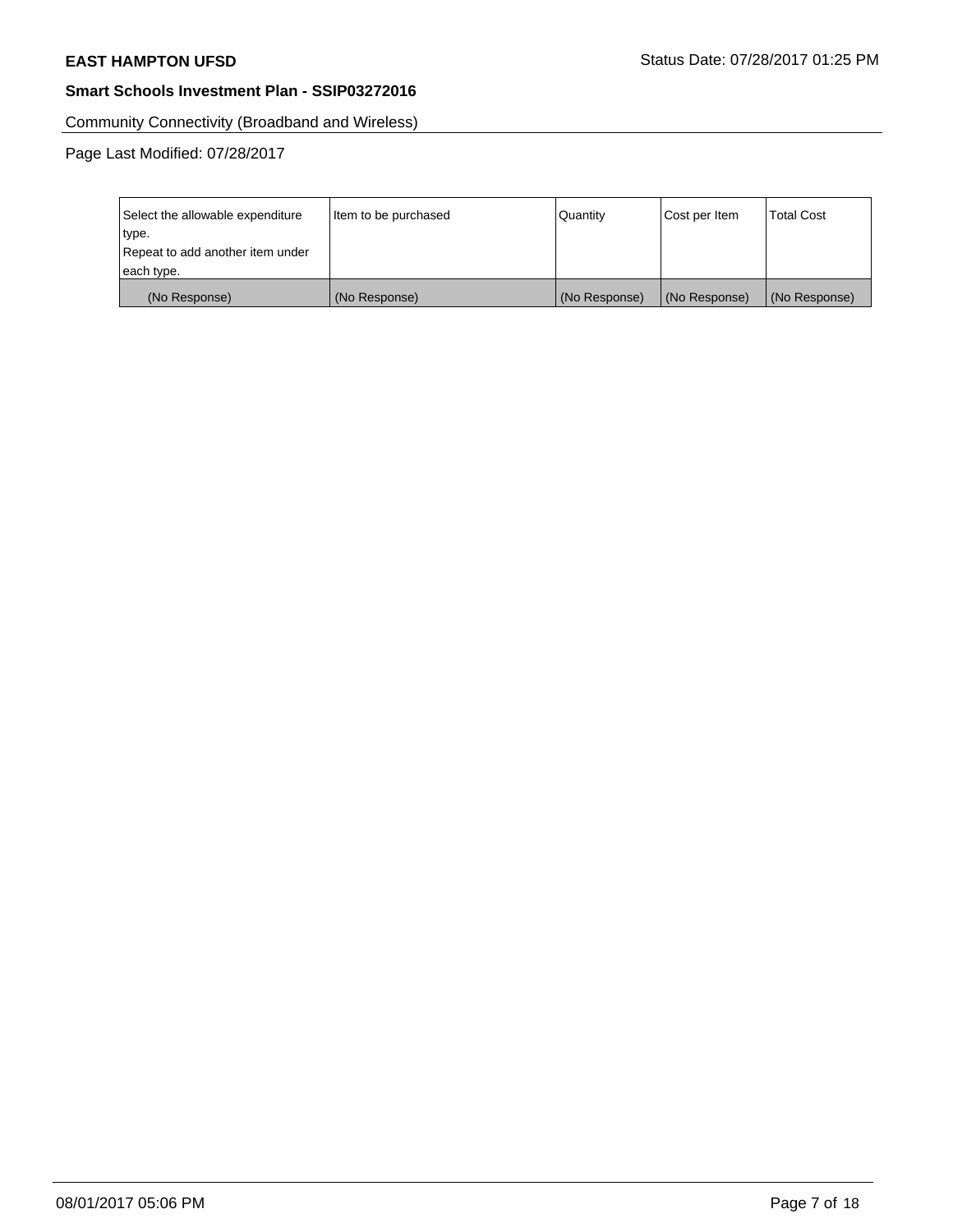## Classroom Learning Technology

Page Last Modified: 07/28/2017

# **Questions**

**1. In order for students and faculty to receive the maximum benefit from the technology made available under the Smart Schools Bond Act, their school buildings must possess sufficient connectivity infrastructure to ensure that devices can be used during the school day. Smart Schools Investment Plans must demonstrate that sufficient infrastructure that meets the Federal Communications Commission's 100 Mbps per 1,000 students standard currently exists in the buildings where new devices will be deployed, or is a planned use of a portion of Smart Schools Bond Act funds, or is under development through another funding source.**

**Smart Schools Bond Act funds used for technology infrastructure or classroom technology investments must increase the number of school buildings that meet or exceed the minimum speed standard of 100 Mbps per 1,000 students and staff within 12 months. This standard may be met on either a contracted 24/7 firm service or a "burstable" capability. If the standard is met under the burstable criteria, it must be:**

- **1. Specifically codified in a service contract with a provider, and**
- **2. Guaranteed to be available to all students and devices as needed, particularly during periods of high demand, such as computer-based testing (CBT) periods.**

**Please describe how your district already meets or is planning to meet this standard within 12 months of plan submission.**

(No Response)

- **1a. If a district believes that it will be impossible to meet this standard within 12 months, it may apply for a waiver of this requirement, as described on the Smart Schools website. The waiver must be filed and approved by SED prior to submitting this survey.**
	- $\Box$  By checking this box, you are certifying that the school district has an approved waiver of this requirement on file with the New York State Education Department.

#### **2. Connectivity Speed Calculator (Required)**

|                         | l Number of<br>Students | Multiply by<br>100 Kbps | Divide by 1000   Current Speed<br>to Convert to<br>Required<br>Speed in Mb | lin Mb           | Expected<br>Speed to be<br>Attained Within Required<br>12 Months | <b>Expected Date</b><br>When<br>Speed Will be<br>Met |
|-------------------------|-------------------------|-------------------------|----------------------------------------------------------------------------|------------------|------------------------------------------------------------------|------------------------------------------------------|
| <b>Calculated Speed</b> | (No<br>Response)        | (No Response)           | (No<br>Response)                                                           | (No<br>Response) | (No<br>Response)                                                 | (No<br>Response)                                     |

**3. If the district wishes to have students and staff access the Internet from wireless devices within the school building, or in close proximity to it, it must first ensure that it has a robust Wi-Fi network in place that has sufficient bandwidth to meet user demand.**

**Please describe how you have quantified this demand and how you plan to meet this demand.**

(No Response)

**4. All New York State public school districts are required to complete and submit an Instructional Technology Plan survey to the New York State Education Department in compliance with Section 753 of the Education Law and per Part 100.12 of the Commissioner's Regulations.**

**Districts that include educational technology purchases as part of their Smart Schools Investment Plan must have a submitted and approved Instructional Technology Plan survey on file with the New York State Education Department.**

 $\Box$  By checking this box, you are certifying that the school district has an approved Instructional Technology Plan survey on file with the New York State Education Department.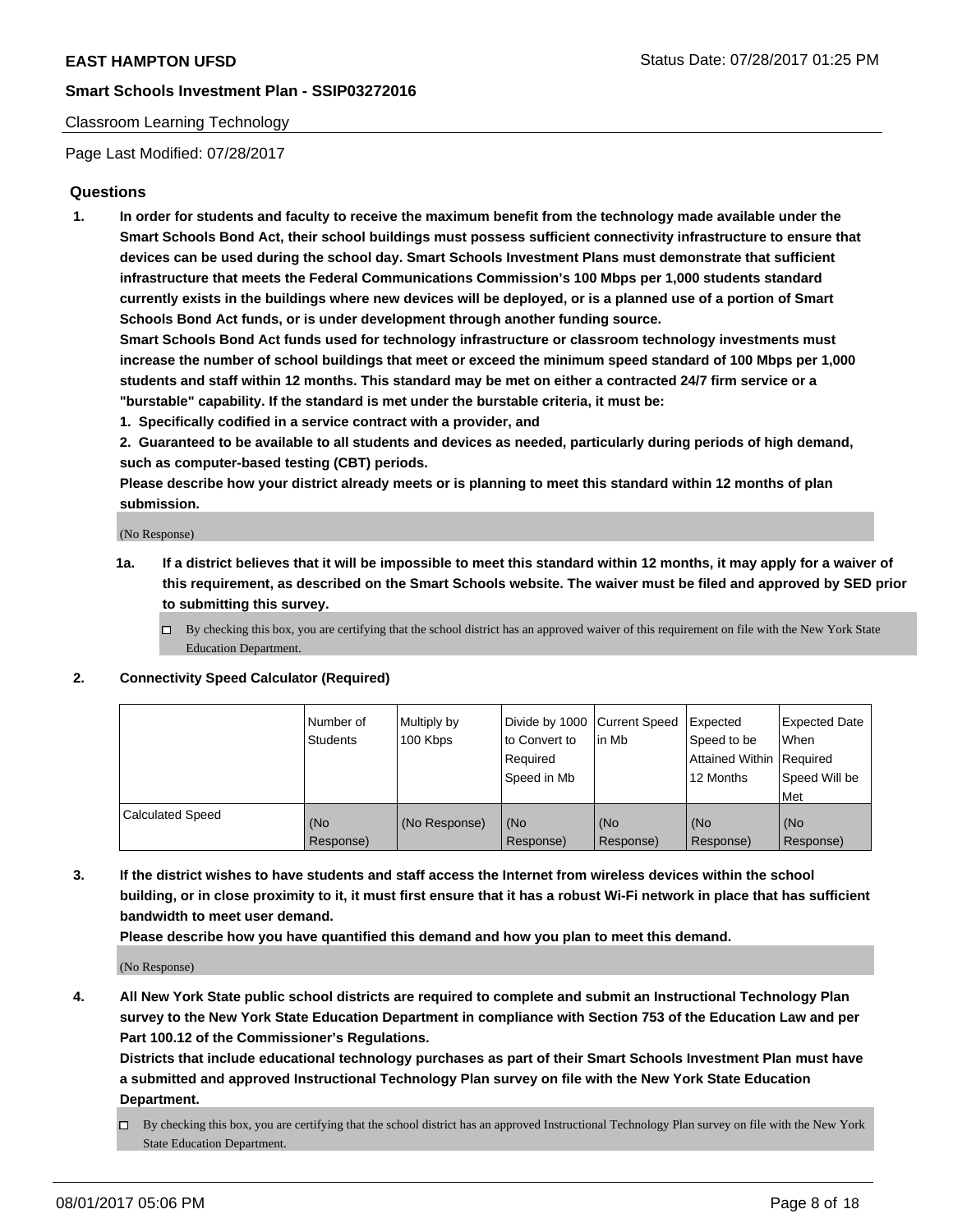#### Classroom Learning Technology

Page Last Modified: 07/28/2017

**5. Describe the devices you intend to purchase and their compatibility with existing or planned platforms or systems. Specifically address the adequacy of each facility's electrical, HVAC and other infrastructure necessary to install and support the operation of the planned technology.**

(No Response)

- **6. Describe how the proposed technology purchases will:**
	- **> enhance differentiated instruction;**
	- **> expand student learning inside and outside the classroom;**
	- **> benefit students with disabilities and English language learners; and**
	- **> contribute to the reduction of other learning gaps that have been identified within the district.**

**The expectation is that districts will place a priority on addressing the needs of students who struggle to succeed in a rigorous curriculum. Responses in this section should specifically address this concern and align with the district's Instructional Technology Plan (in particular Question 2 of E. Curriculum and Instruction: "Does the district's instructional technology plan address the needs of students with disabilities to ensure equitable access to instruction, materials and assessments?" and Question 3 of the same section: "Does the district's instructional technology plan address the provision of assistive technology specifically for students with disabilities to ensure access to and participation in the general curriculum?"**

(No Response)

**7. Where appropriate, describe how the proposed technology purchases will enhance ongoing communication with parents and other stakeholders and help the district facilitate technology-based regional partnerships, including distance learning and other efforts.**

(No Response)

**8. Describe the district's plan to provide professional development to ensure that administrators, teachers and staff can employ the technology purchased to enhance instruction successfully.**

**Note: This response should be aligned and expanded upon in accordance with your district's response to Question 1 of F. Professional Development of your Instructional Technology Plan: "Please provide a summary of professional development offered to teachers and staff, for the time period covered by this plan, to support technology to enhance teaching and learning. Please include topics, audience and method of delivery within your summary."**

(No Response)

- **9. Districts must contact the SUNY/CUNY teacher preparation program that supplies the largest number of the district's new teachers to request advice on innovative uses and best practices at the intersection of pedagogy and educational technology.**
	- By checking this box, you certify that you have contacted the SUNY/CUNY teacher preparation program that supplies the largest number of your new teachers to request advice on these issues.
	- **9a. Please enter the name of the SUNY or CUNY Institution that you contacted.**

(No Response)

**9b. Enter the primary Institution phone number.**

(No Response)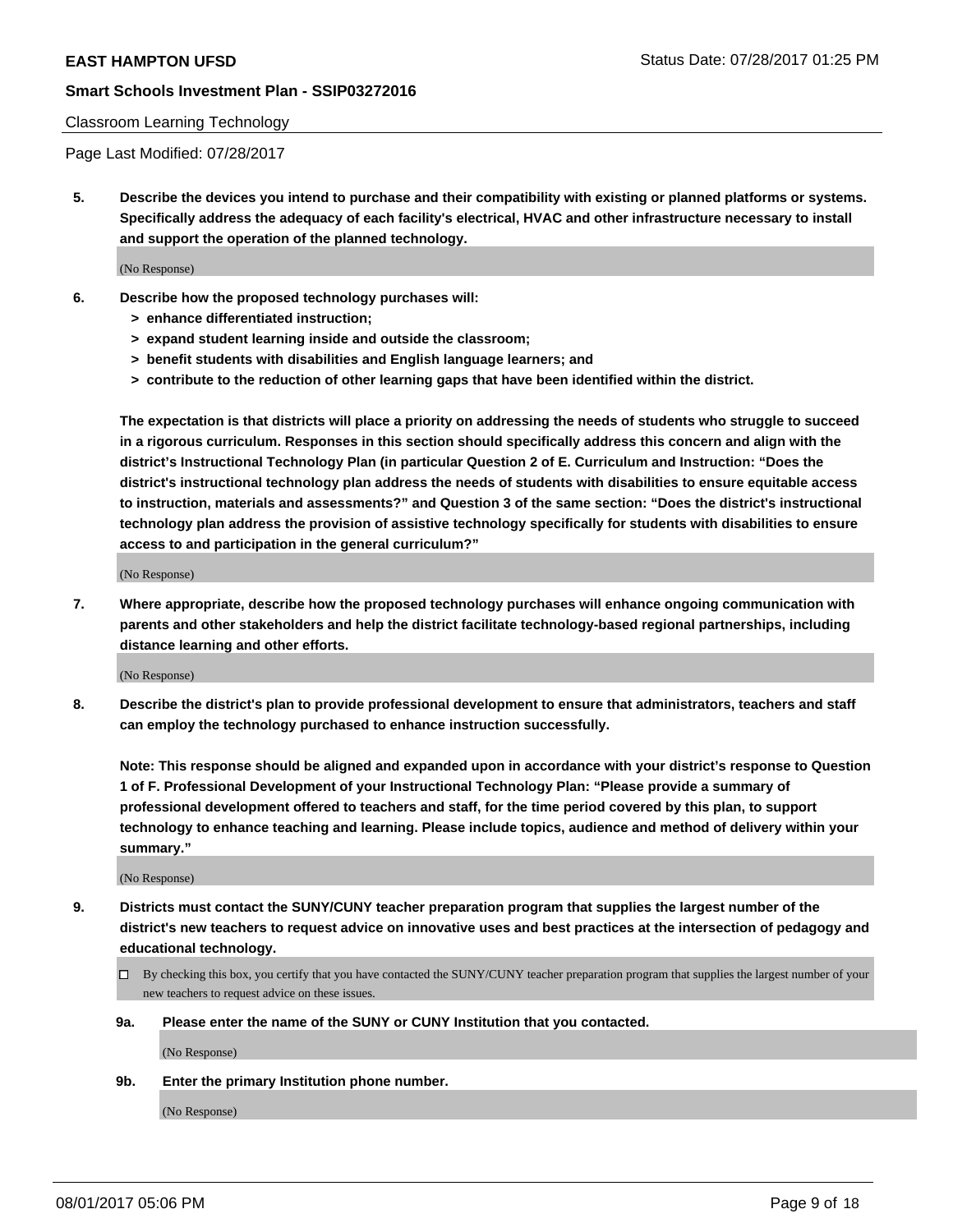#### Classroom Learning Technology

Page Last Modified: 07/28/2017

**9c. Enter the name of the contact person with whom you consulted and/or will be collaborating with on innovative uses of technology and best practices.**

(No Response)

**10. A district whose Smart Schools Investment Plan proposes the purchase of technology devices and other hardware must account for nonpublic schools in the district.**

**Are there nonpublic schools within your school district?**

Yes

 $\square$  No

**11. Nonpublic Classroom Technology Loan Calculator**

**The Smart Schools Bond Act provides that any Classroom Learning Technology purchases made using Smart Schools funds shall be lent, upon request, to nonpublic schools in the district. However, no school district shall be required to loan technology in amounts greater than the total obtained and spent on technology pursuant to the Smart Schools Bond Act and the value of such loan may not exceed the total of \$250 multiplied by the nonpublic school enrollment in the base year at the time of enactment.**

**See:**

**http://www.p12.nysed.gov/mgtserv/smart\_schools/docs/Smart\_Schools\_Bond\_Act\_Guidance\_04.27.15\_Final.pdf.**

|                                       | 1. Classroom   | l 2. Public   | 3. Nonpublic | l 4. Sum of | 15. Total Per                                                                                 | 6. Total       |
|---------------------------------------|----------------|---------------|--------------|-------------|-----------------------------------------------------------------------------------------------|----------------|
|                                       | Technology     | Enrollment    | Enrollment   | Public and  | Pupil Sub-                                                                                    | Nonpublic Loan |
|                                       | Sub-allocation | $(2014 - 15)$ | $(2014-15)$  | l Nonpublic | allocation                                                                                    | Amount         |
|                                       |                |               |              | Enrollment  |                                                                                               |                |
| Calculated Nonpublic Loan<br>  Amount |                |               |              |             | (No Response)   (No Response)   (No Response)   (No Response)   (No Response)   (No Response) |                |

**12. To ensure the sustainability of technology purchases made with Smart Schools funds, districts must demonstrate a long-term plan to maintain and replace technology purchases supported by Smart Schools Bond Act funds. This sustainability plan shall demonstrate a district's capacity to support recurring costs of use that are ineligible for Smart Schools Bond Act funding such as device maintenance, technical support, Internet and wireless fees, maintenance of hotspots, staff professional development, building maintenance and the replacement of incidental items. Further, such a sustainability plan shall include a long-term plan for the replacement of purchased devices and equipment at the end of their useful life with other funding sources.**

 $\Box$  By checking this box, you certify that the district has a sustainability plan as described above.

**13. Districts must ensure that devices purchased with Smart Schools Bond funds will be distributed, prepared for use, maintained and supported appropriately. Districts must maintain detailed device inventories in accordance with generally accepted accounting principles.**

By checking this box, you certify that the district has a distribution and inventory management plan and system in place.

**14. If you are submitting an allocation for Classroom Learning Technology complete this table. Note that the calculated Total at the bottom of the table must equal the Total allocation for this category that you entered in the SSIP Overview overall budget.**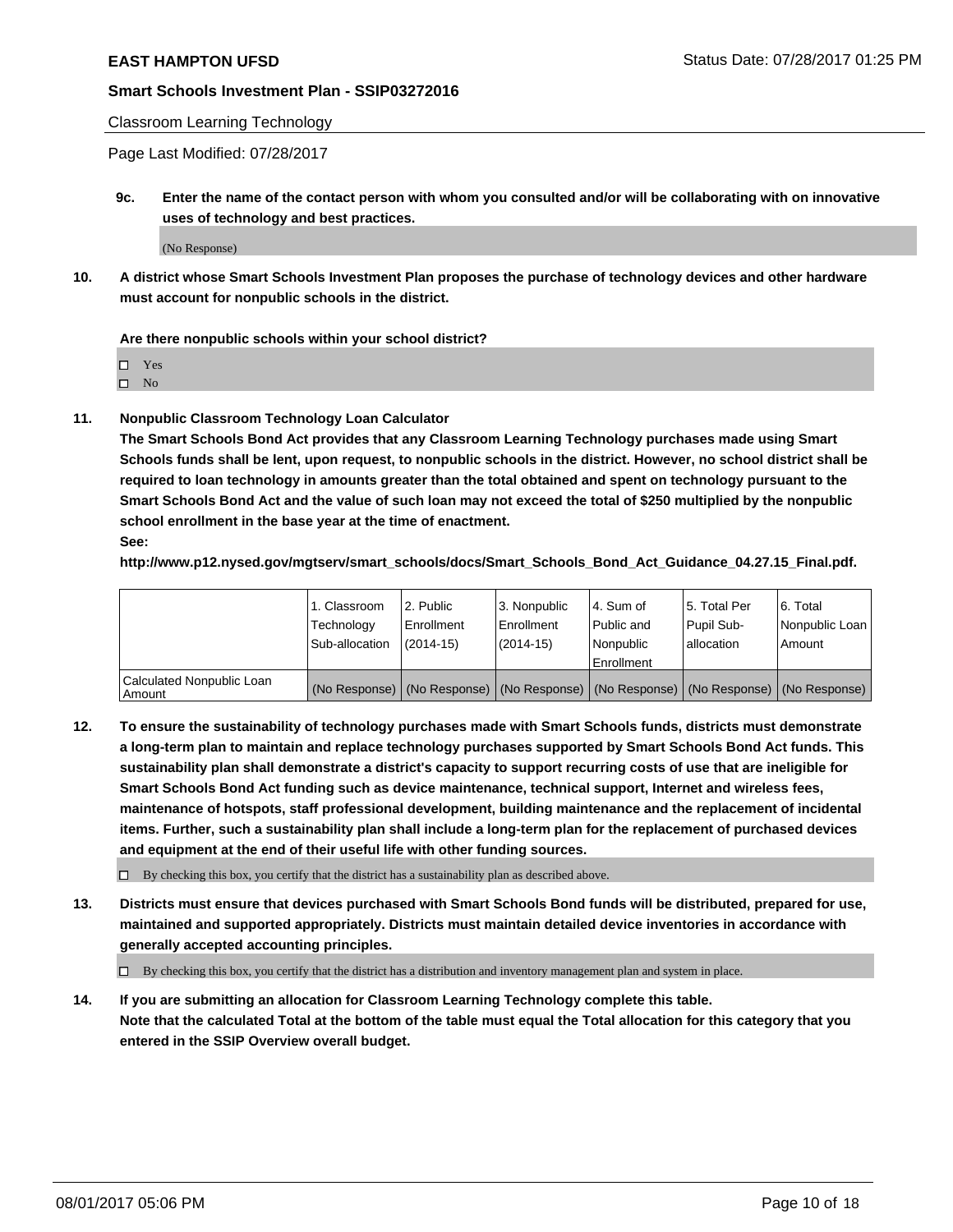## Classroom Learning Technology

Page Last Modified: 07/28/2017

|                          | Sub-Allocation |
|--------------------------|----------------|
| Interactive Whiteboards  | (No Response)  |
| Computer Servers         | (No Response)  |
| <b>Desktop Computers</b> | (No Response)  |
| <b>Laptop Computers</b>  | (No Response)  |
| <b>Tablet Computers</b>  | (No Response)  |
| <b>Other Costs</b>       | (No Response)  |
| Totals:                  | 0              |

**15. Please detail the type, quantity, per unit cost and total cost of the eligible items under each sub-category. This is especially important for any expenditures listed under the "Other" category. All expenditures must be capital-bond eligible to be reimbursed through the SSBA. If you have any questions, please contact us directly through smartschools@nysed.gov.**

**Please specify in the "Item to be Purchased" field which specific expenditures and items are planned to meet the district's nonpublic loan requirement, if applicable.**

**NOTE: Wireless Access Points that will be loaned/purchased for nonpublic schools should ONLY be included in this category, not under School Connectivity, where public school districts would list them.**

| Select the allowable expenditure<br>∣type. | Iltem to be Purchased | Quantity      | Cost per Item | <b>Total Cost</b> |
|--------------------------------------------|-----------------------|---------------|---------------|-------------------|
| Repeat to add another item under           |                       |               |               |                   |
| each type.                                 |                       |               |               |                   |
| (No Response)                              | (No Response)         | (No Response) | (No Response) | (No Response)     |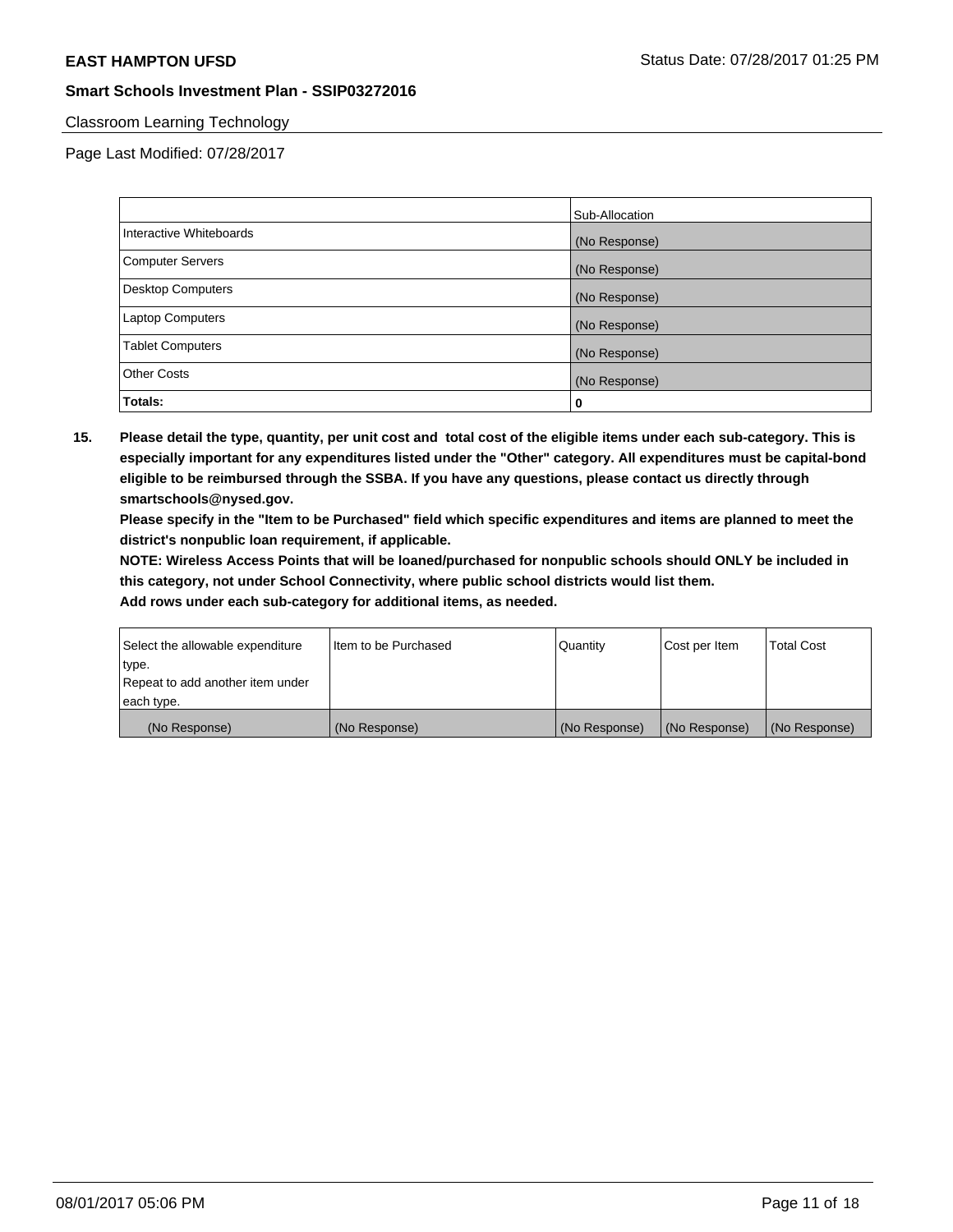#### Pre-Kindergarten Classrooms

Page Last Modified: 07/28/2017

## **Group 1**

**1. Provide information regarding how and where the district is currently serving pre-kindergarten students and justify the need for additional space with enrollment projections over 3 years.**

(No Response)

- **2. Describe the district's plan to construct, enhance or modernize education facilities to accommodate prekindergarten programs. Such plans must include:**
	- **Specific descriptions of what the district intends to do to each space;**
	- **An affirmation that pre-kindergarten classrooms will contain a minimum of 900 square feet per classroom;**
	- **The number of classrooms involved;**
	- **The approximate construction costs per classroom; and**
	- **Confirmation that the space is district-owned or has a long-term lease that exceeds the probable useful life of the improvements.**

(No Response)

**3. Smart Schools Bond Act funds may only be used for capital construction costs. Describe the type and amount of additional funds that will be required to support ineligible ongoing costs (e.g. instruction, supplies) associated with any additional pre-kindergarten classrooms that the district plans to add.**

(No Response)

**4. All plans and specifications for the erection, repair, enlargement or remodeling of school buildings in any public school district in the State must be reviewed and approved by the Commissioner. Districts that plan capital projects using their Smart Schools Bond Act funds will undergo a Preliminary Review Process by the Office of Facilities Planning.**

**Please indicate on a separate row each project number given to you by the Office of Facilities Planning.**

| Project Number |  |
|----------------|--|
| (No Response)  |  |

**5. If you have made an allocation for Pre-Kindergarten Classrooms, complete this table. Note that the calculated Total at the bottom of the table must equal the Total allocation for this category that you entered in the SSIP Overview overall budget.**

| Totals:                                  | 0              |
|------------------------------------------|----------------|
| Other Costs                              | (No Response)  |
| Enhance/Modernize Educational Facilities | (No Response)  |
| Construct Pre-K Classrooms               | (No Response)  |
|                                          | Sub-Allocation |

**6. Please detail the type, quantity, per unit cost and total cost of the eligible items under each sub-category. This is especially important for any expenditures listed under the "Other" category. All expenditures must be capital-bond eligible to be reimbursed through the SSBA. If you have any questions, please contact us directly through smartschools@nysed.gov.**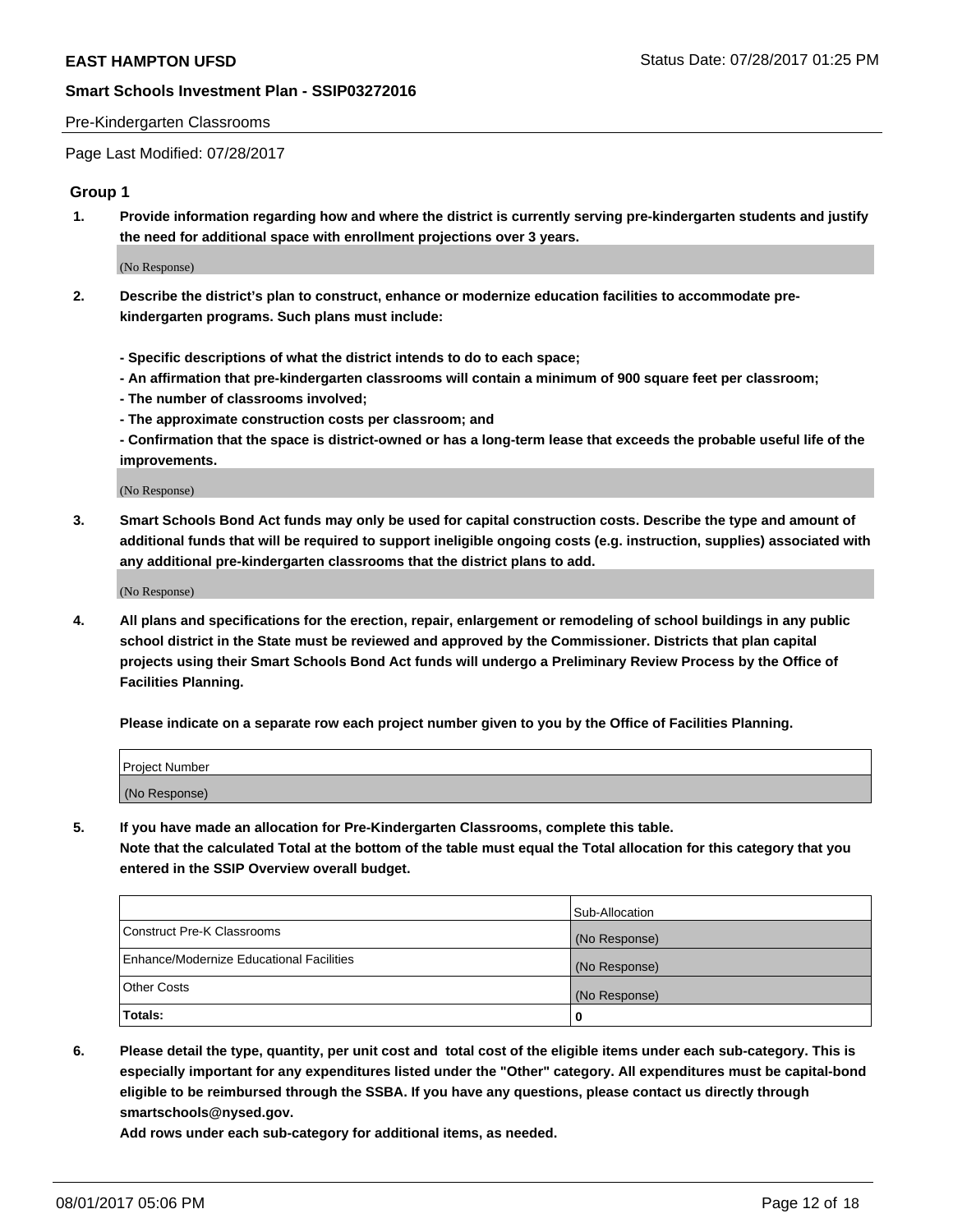# Pre-Kindergarten Classrooms

| Select the allowable expenditure | Item to be purchased | Quantity      | Cost per Item | <b>Total Cost</b> |
|----------------------------------|----------------------|---------------|---------------|-------------------|
| type.                            |                      |               |               |                   |
| Repeat to add another item under |                      |               |               |                   |
| each type.                       |                      |               |               |                   |
| (No Response)                    | (No Response)        | (No Response) | (No Response) | (No Response)     |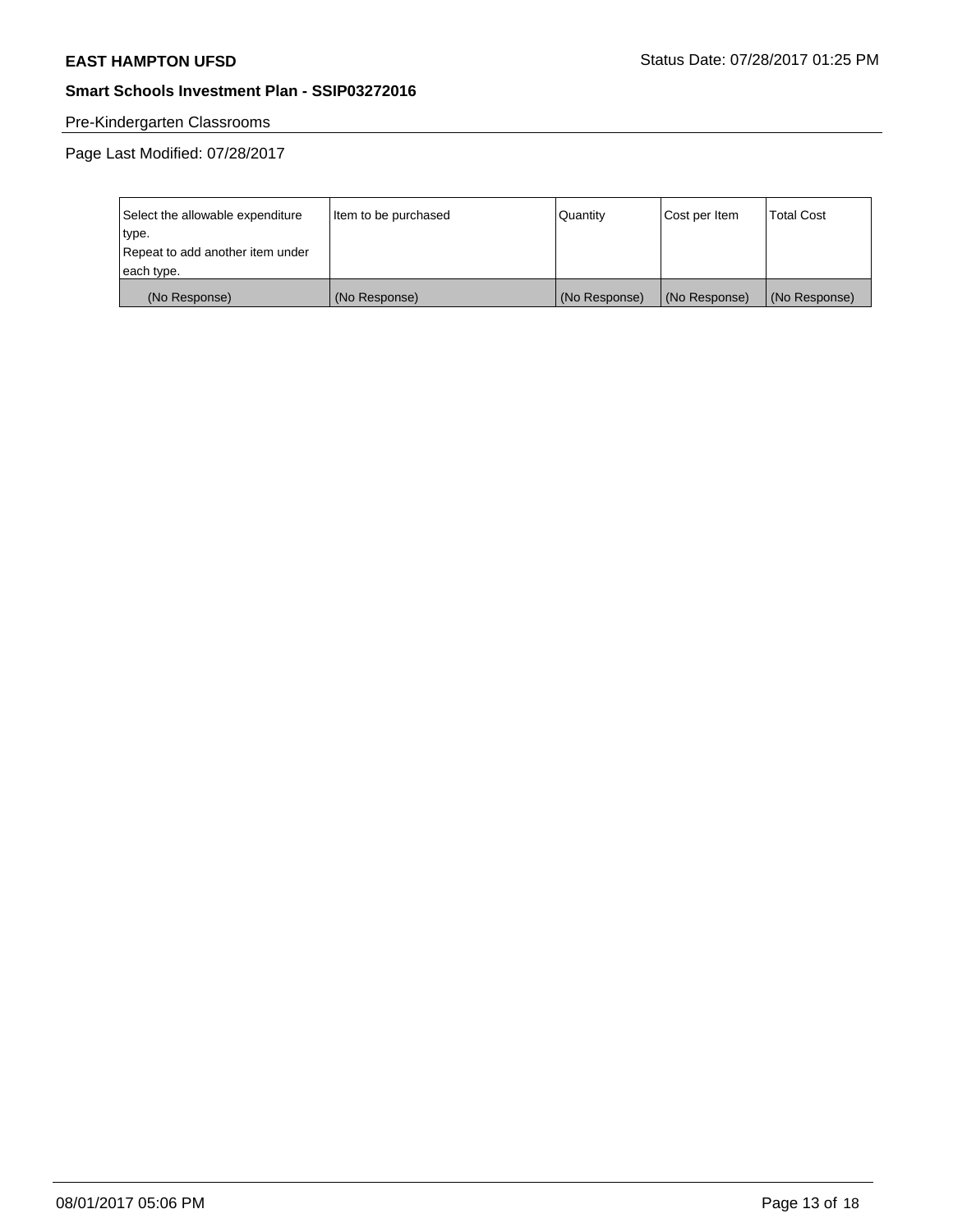#### Replace Transportable Classrooms

Page Last Modified: 07/28/2017

## **Group 1**

**1. Describe the district's plan to construct, enhance or modernize education facilities to provide high-quality instructional space by replacing transportable classrooms.**

(No Response)

**2. All plans and specifications for the erection, repair, enlargement or remodeling of school buildings in any public school district in the State must be reviewed and approved by the Commissioner. Districts that plan capital projects using their Smart Schools Bond Act funds will undergo a Preliminary Review Process by the Office of Facilities Planning.**

**Please indicate on a separate row each project number given to you by the Office of Facilities Planning.**

| Project Number |  |
|----------------|--|
| (No Response)  |  |

**3. For large projects that seek to blend Smart Schools Bond Act dollars with other funds, please note that Smart Schools Bond Act funds can be allocated on a pro rata basis depending on the number of new classrooms built that directly replace transportable classroom units.**

**If a district seeks to blend Smart Schools Bond Act dollars with other funds describe below what other funds are being used and what portion of the money will be Smart Schools Bond Act funds.**

(No Response)

**4. If you have made an allocation for Replace Transportable Classrooms, complete this table. Note that the calculated Total at the bottom of the table must equal the Total allocation for this category that you entered in the SSIP Overview overall budget.**

|                                                | Sub-Allocation |
|------------------------------------------------|----------------|
| Construct New Instructional Space              | (No Response)  |
| Enhance/Modernize Existing Instructional Space | (No Response)  |
| Other Costs                                    | (No Response)  |
| Totals:                                        | $\Omega$       |

**5. Please detail the type, quantity, per unit cost and total cost of the eligible items under each sub-category. This is especially important for any expenditures listed under the "Other" category. All expenditures must be capital-bond eligible to be reimbursed through the SSBA. If you have any questions, please contact us directly through smartschools@nysed.gov.**

| Select the allowable expenditure | Item to be purchased | Quantity      | Cost per Item | <b>Total Cost</b> |
|----------------------------------|----------------------|---------------|---------------|-------------------|
| type.                            |                      |               |               |                   |
| Repeat to add another item under |                      |               |               |                   |
| each type.                       |                      |               |               |                   |
| (No Response)                    | (No Response)        | (No Response) | (No Response) | (No Response)     |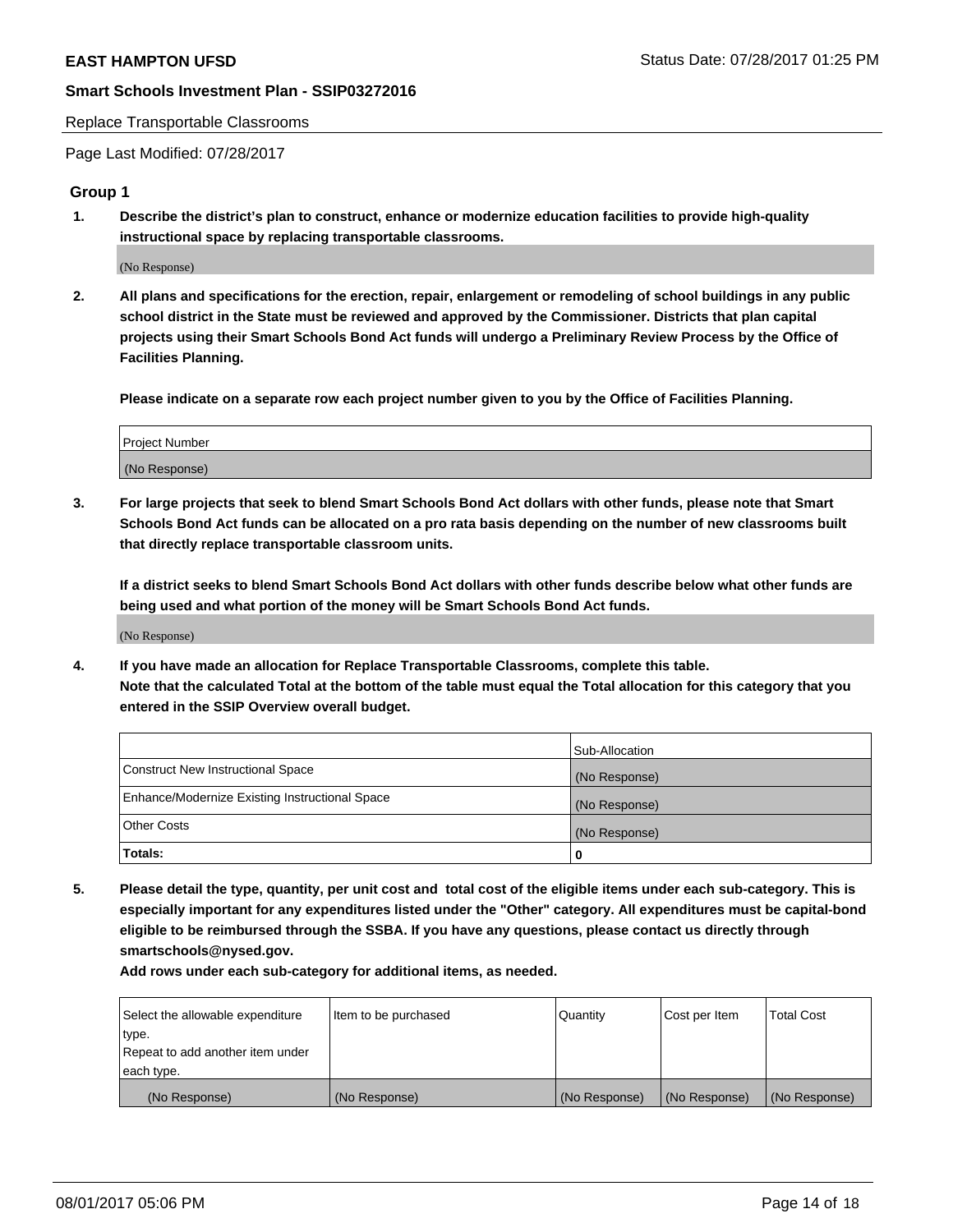#### High-Tech Security Features

Page Last Modified: 07/28/2017

## **Group 1**

**1. Describe how you intend to use Smart Schools Bond Act funds to install high-tech security features in school buildings and on school campuses.**

(No Response)

**2. All plans and specifications for the erection, repair, enlargement or remodeling of school buildings in any public school district in the State must be reviewed and approved by the Commissioner. Districts that plan capital projects using their Smart Schools Bond Act funds will undergo a Preliminary Review Process by the Office of Facilities Planning.** 

**Please indicate on a separate row each project number given to you by the Office of Facilities Planning.**

| Project Number |  |
|----------------|--|
|                |  |
| (No Response)  |  |

- **3. Was your project deemed eligible for streamlined Review?**
	- Yes  $\hfill \square$  No
- **4. Include the name and license number of the architect or engineer of record.**

| <b>Name</b>   | License Number |
|---------------|----------------|
| (No Response) | (No Response)  |

**5. If you have made an allocation for High-Tech Security Features, complete this table. Note that the calculated Total at the bottom of the table must equal the Total allocation for this category that you entered in the SSIP Overview overall budget.**

|                                                      | Sub-Allocation |
|------------------------------------------------------|----------------|
| Capital-Intensive Security Project (Standard Review) | (No Response)  |
| Electronic Security System                           | (No Response)  |
| <b>Entry Control System</b>                          | (No Response)  |
| Approved Door Hardening Project                      | (No Response)  |
| <b>Other Costs</b>                                   | (No Response)  |
| Totals:                                              | 0              |

**6. Please detail the type, quantity, per unit cost and total cost of the eligible items under each sub-category. This is especially important for any expenditures listed under the "Other" category. All expenditures must be capital-bond eligible to be reimbursed through the SSBA. If you have any questions, please contact us directly through smartschools@nysed.gov.**

| (No Response)                    | (No Response)        | (No Response)   | (No Response) | (No Response)     |
|----------------------------------|----------------------|-----------------|---------------|-------------------|
| each type.                       |                      |                 |               |                   |
| Repeat to add another item under |                      |                 |               |                   |
| type.                            |                      |                 |               |                   |
| Select the allowable expenditure | Item to be purchased | <b>Quantity</b> | Cost per Item | <b>Total Cost</b> |
|                                  |                      |                 |               |                   |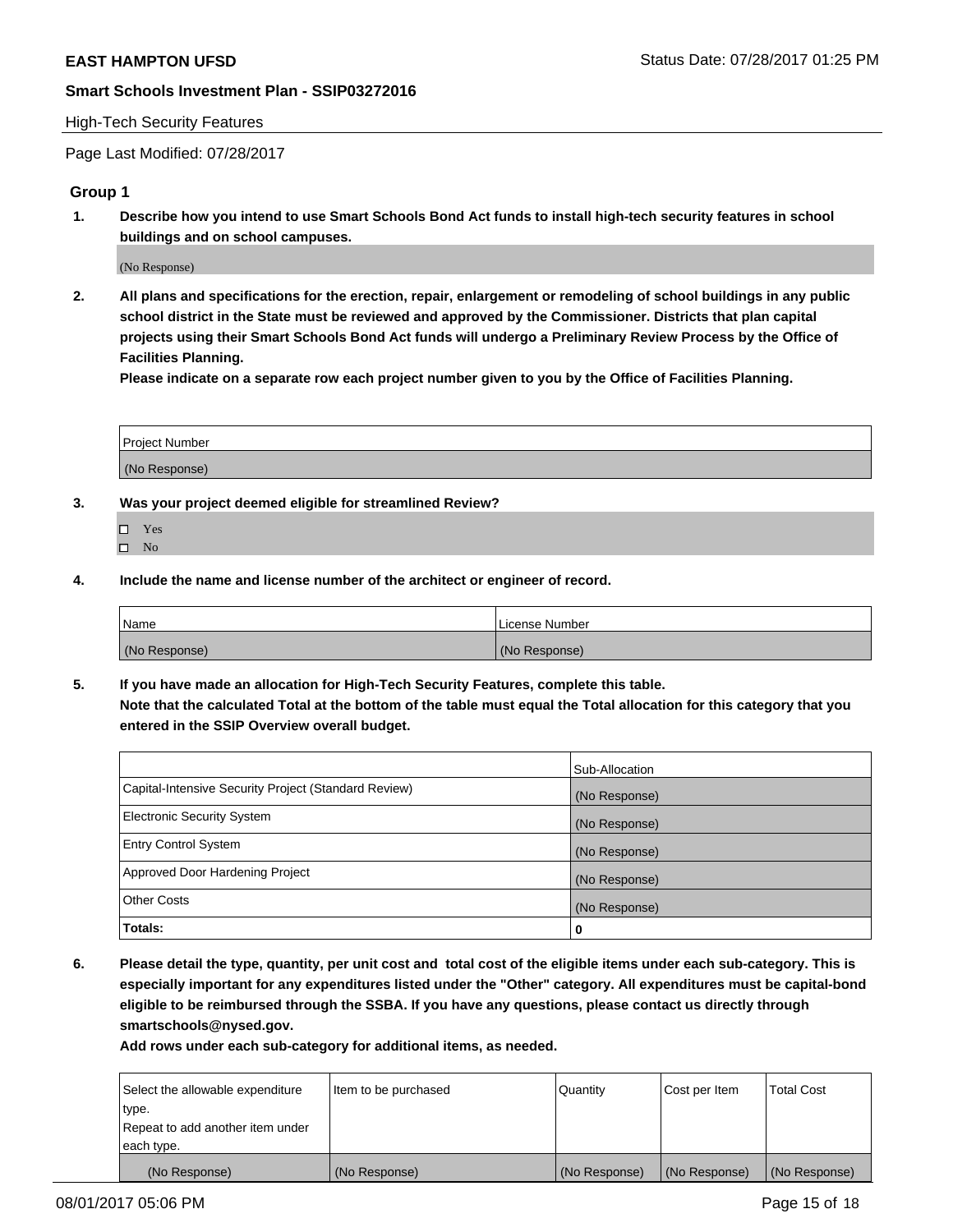# High-Tech Security Features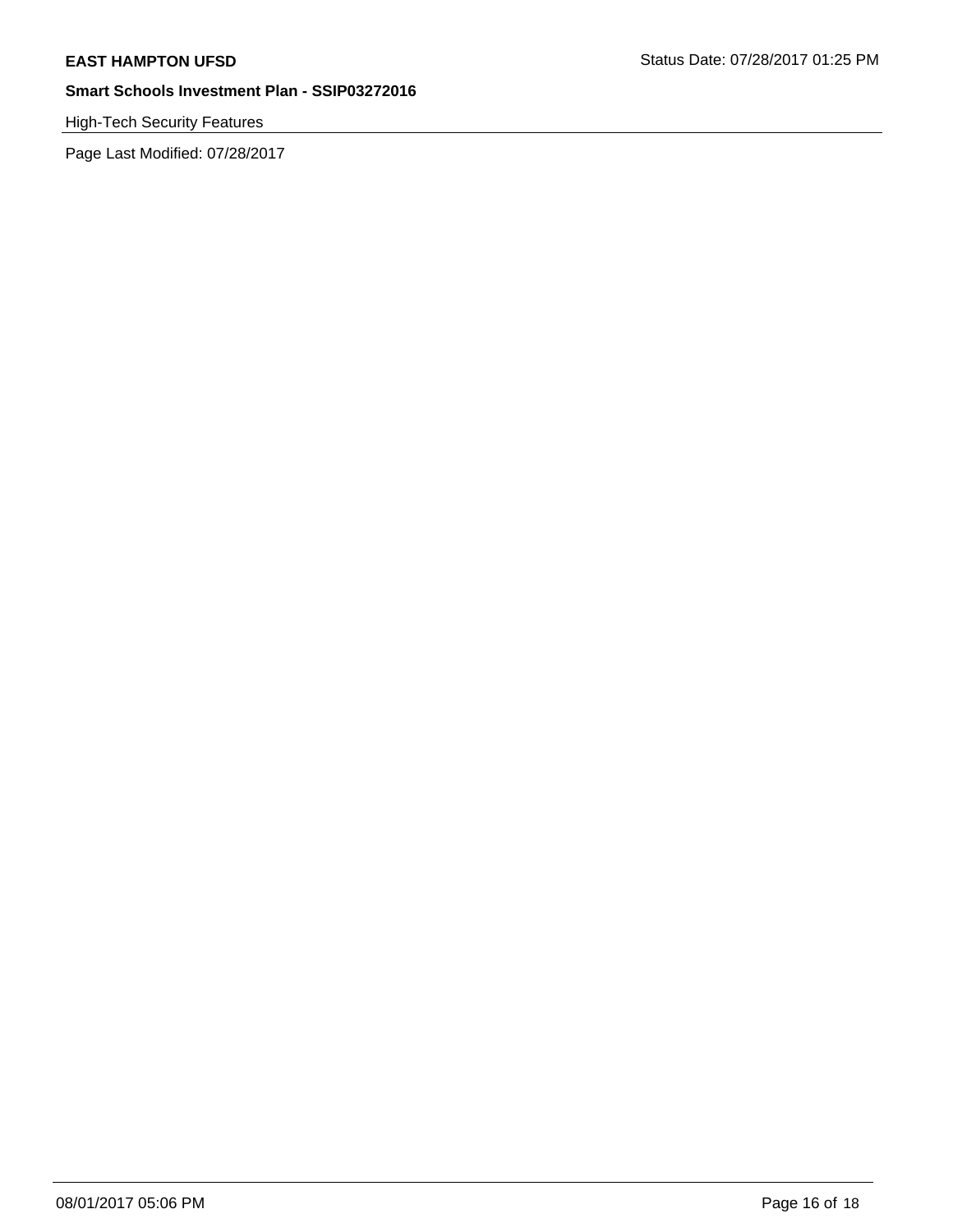Report